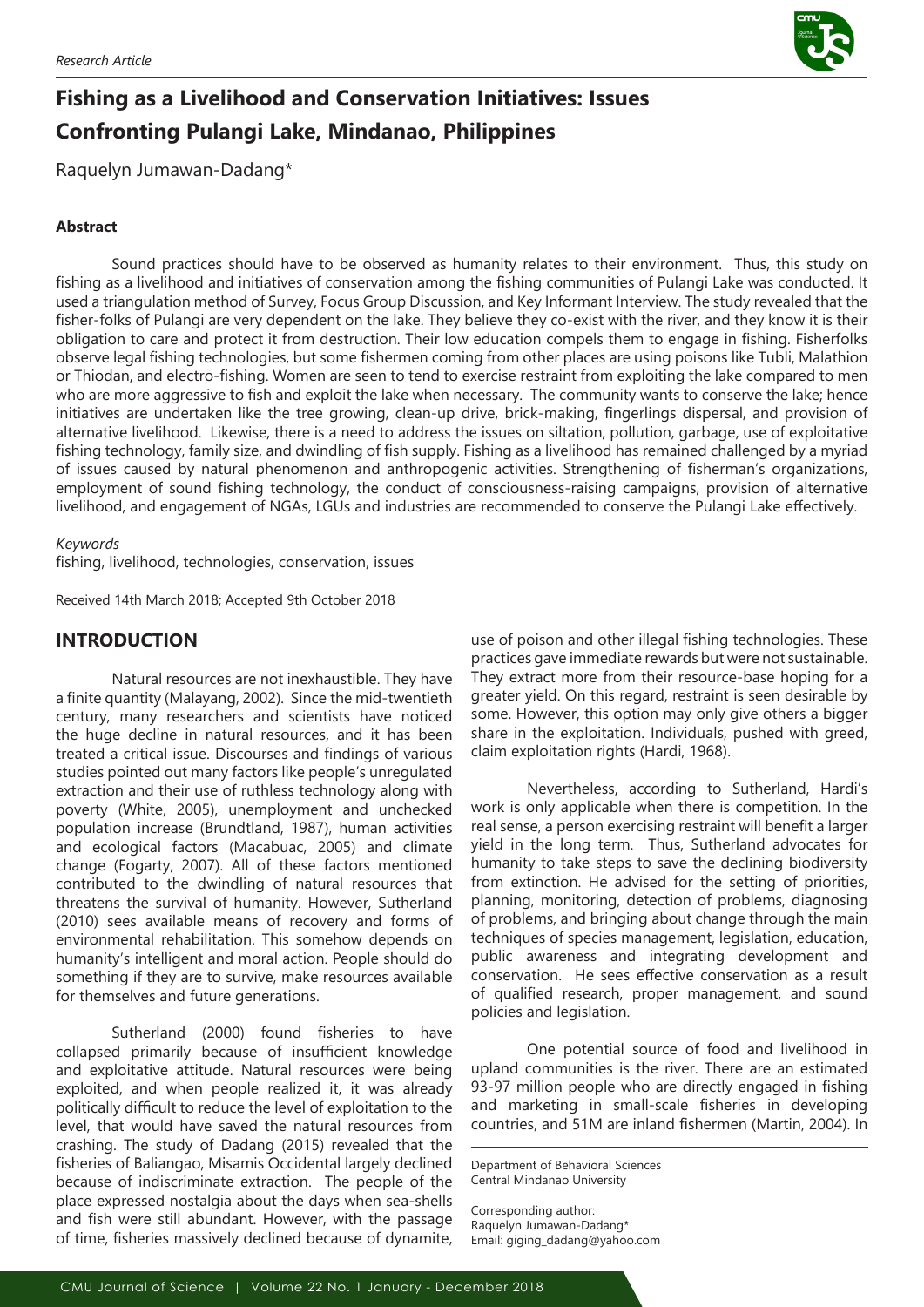Laos, fishing in the river basin of Mekong is found to be a secondary livelihood. It is not considered as the primary source of living because the income it affords could not sustain a family. Nevertheless, the country finds it equally important to strengthen fishing because it forms a greater proportion of income, employment, and food. It is even the food security of low-income families. (Martin, 2013). The study of Dugan (2006), pointed out the wider role of water in sustaining food production. Water management is very important in sustaining fish production in tropical river basins. Likewise, Allison (2009) revealed that many people (27%) in developing countries take their dietary protein from fish. Developing countries are more reliant on fishing as a source of protein compared to richer countries, the latter's dependency on fish as a source of protein is only 13%. This is because people in richer countries can afford to buy other sources of protein like meat, milk, etc. Nevertheless, Allison revealed that global climate gives challenges to most developing countries because of its adverse effects on fishing as a livelihood.

Freshwater has to be protected because it affords many benefits to humanity. Aside from being a source of livelihood, freshwater bodies are also used for bathing, washing clothes, irrigating rice-fields, and transporting of crops. However, Vermeersch (2014) found out that freshwater areas are less managed. There are fewer conservation projects in freshwater fishing communities. Likewise, conservation is threatened by harmful practices like overfishing and other factors like pollution and siltation. There are laws and ordinances governing freshwater areas, but enforcement of the existing laws and regulations is weak (Guerero, 2013).

Fishing has to be given attention because for many Filipinos fishing is the primary source of livelihood; for many fathers, it is their primary source of income. They are always confronted with the issue on minimal catch making their concept of a happy family, elusive. Their catch and income cannot support a family (Teleron, 2012). This contention finds support in the study of Vedra (2014). The researcher reveals that in Mandulog, Iligan City, fishing is not considered a main source of income because it really cannot sustain a family. The average catch is only 3 kilograms. He cited the use of destructive fishing methods like cyanide fishing, electric fishing, and use of fine fishnets as the major reason.

The study of Quimpang and Gregorio (2014) on Pulangi lake revealed that 378 fishermen depend on the water resource. It identifies the technologies used and the fishes on the lake. There are already published studies concerning Pulangi Lake, but no study yet has been conducted about fishing as a livelihood that describes the life of fishers, their relationship with the lake, initiatives of conservation and their observation and perceptions about the issues confronting the lake.

It is then necessary to study fishing as a livelihood in the communities of Pulangi lake, hence this study. In particular, this study aimed to assess fishing as a livelihood among the communities in the Pulangi lake, analyze the issues confronting Pulangi lake, and assess the conservation initiatives of the fisher folks of Pulangi lake.

## **METHODOLOGY**

The study was conducted in the barangays of Dologon and Tubigon of Maramag, and barangays Botong and San Jose of Quezon, Bukidnon on January to October 2017. The study dealt on fishing as a livelihood, describing the life of the fisherfolk and the factors contributing to their catch. The issues confronting Pulangi lake were analyzed, and the initiatives of conservation were assessed. A survey and FGD were conducted among fishers and their wives to gather information concerning fishing as a livelihood, initiatives of conservation, and the issues confronting the lake. Also, a KII among the barangay officials of the selected barangays and with BUSCO was facilitated to substantiate and validate the information gathered. The researcher considered 50% of the fishermen and 50% of the wives who were active members of the fishermen organization as respondents on the survey. Purposive sampling was used in determining the respondents. The survey had 66 respondents (35 males, 31 females). Most of the questions were extracted from the study on "Management of Coastal Resource Projects: Issues of Sustainability," a dissertation transformed into an article "Saving Marine Life: An Empirical Assessment of Ecofeminist Thought in Coastal Communities" of Dadang (2015), substantiated by some relevant questions. The questionnaire was peer-reviewed. It had six parts: Biographical Information, Fishing Behavior, Technologies Used, Dependence on Pulangi Lake, Initiatives of Conservation and the Issues Confronting Pulangi lake. To clarify and discuss the issues gathered in the interviews, FGDs were conducted. The FGD had 32 participants (16 males and 16 females). There were four sessions, held in San Jose and Botong of Quezon, and in Dologon and Tubigon of Maramag (Figure 1). Each FGD had eight participants composed of fishers, wives, and the PO Chairman. The respondents were identified by the PO chairmen of the respective barangays. The discussion revolves around the issues confronting the lake, fishing as a livelihood, and the initiatives of conservation initiated by the community.

Quantitative data were analyzed through frequency count and percentages. Qualitative data were analyzed through thematic analysis. The data were categorized in matrix form to identify discernible patterns and later on were revised based on emerging themes. The following themes came out: communities' dependence on the lake is high, decreasing catch, issues on siltation and pollution, the presence of illegal fishing technologies, and conduct of activities concerning conservation. SWOT (Strength, Weak Weaknesses, Opportunities and Threats) method was used to come up with the analysis. The results of the study were presented back to the community for validation, and in the case of Dologon, was even presented during the Barangay Council meeting after it was presented to the community.

The study was conducted observing research ethics. The researcher sought permission from the barangay captains. She and the interviewers also explained to the respondents the nature and purpose of the study conducted and assured them that their identities would be kept anonymous. They were asked to participate, but it was made clear to them that they have the right not to answer questions which they believe are detrimental.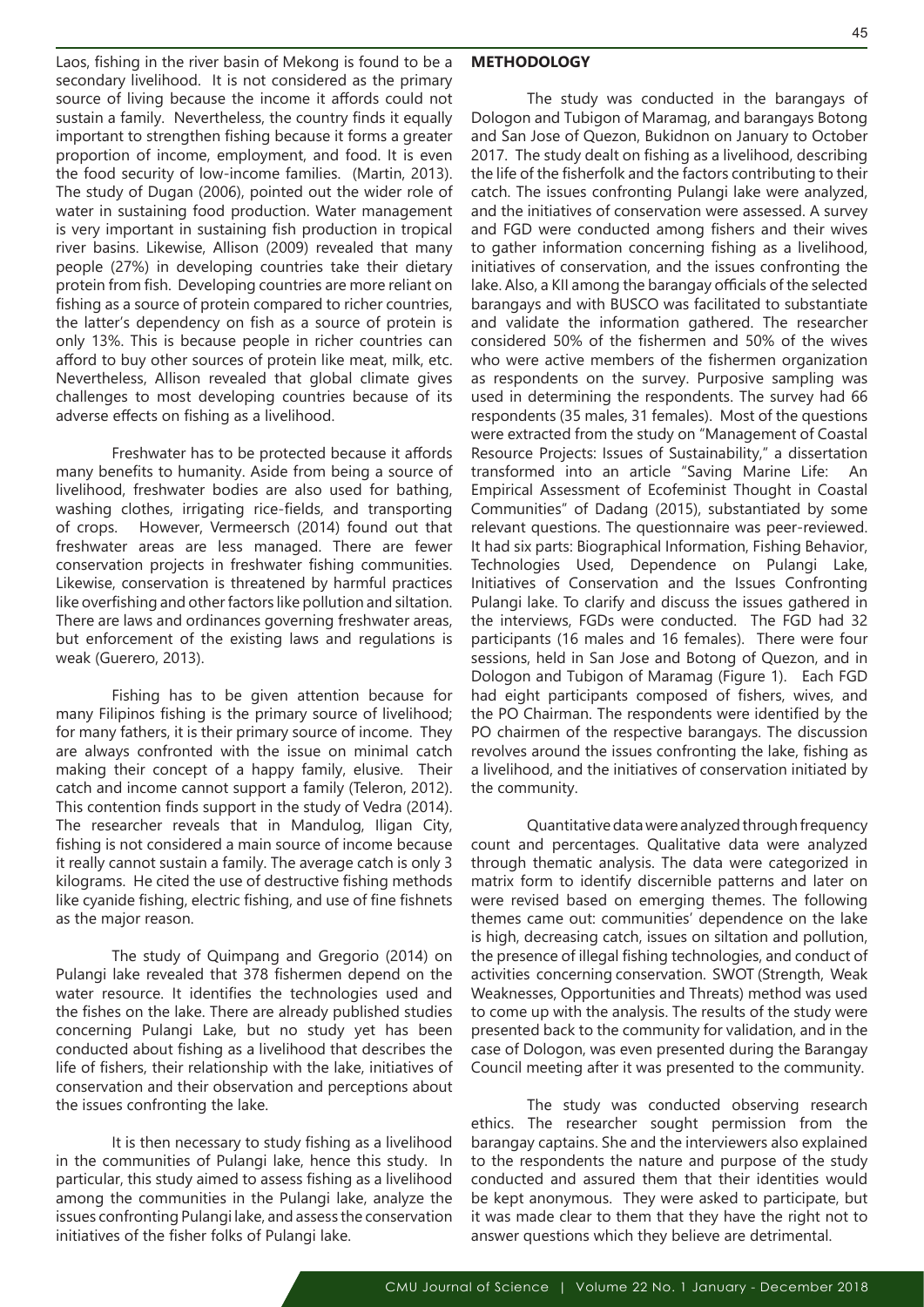

*Figure 1. The area of study [digital map]*

## **RESULTS AND DISCUSSION**

Pulangi is a vast lake traversing along local communities in Bukidnon. It is a part of Rio Grande de Mindanao, the longest river in Mindanao. Pulangi is also the irrigation source of the National Irrigation Administration (NIA) and the hydroelectric power source of the National Power Corporation (NAPOCOR). Likewise, it serves as a source of living among the many locals who are depending on fishing for livelihood.

Most fishers are on ages 36-50. Most of the respondents (72%) have attended elementary levels only. Only very few were able to finish high school. None have entered college. Most fishermen (90%) are married. Most (53.33%) have 4-7 children. Their low education limits opportunities for employment. This compels them to remain in their places and engage in fishing. Low education

## **A. Biographical Data**

Table 1

## *Respondents' Biographical Data*

| <b>Biographical Data</b>      | Maramag          |                  |              |             | Quezon |                  |                  |              |
|-------------------------------|------------------|------------------|--------------|-------------|--------|------------------|------------------|--------------|
|                               | Male             |                  | Female       |             | Male   |                  | Female           |              |
| <b>Age Bracket</b>            | F                | %                | F            | %           | F      | %                | F                | %            |
| $21 - 35$                     | 6                | 25               | 4            | 36.6        | 3      | 18.75            | 6                | 40           |
| $36 - 50$                     | 9                | 37.5             | 4            | 11          | 8      | 50               | 6                | 40           |
| $51 - 65$                     | 8                | 33.3             | 2            | 18          | 4      | 25               | $\overline{c}$   | 13.3         |
| $66 - +$                      | 1                | 4.1              | 1            | 9           | 1      | 6.25             | 1                | 6.6          |
| <b>Total</b>                  | 24               | 100              | 11           | 100         | 16     | 100              | 15               | 100          |
| <b>Educational Attainment</b> |                  |                  |              |             |        |                  |                  |              |
| Elementary Level              | 14               | 58               | 8            | 72.73       | 10     | 62.50            | 7                | 46.67        |
| <b>Elementary Graduate</b>    | 3                | 12.5             | $\mathbf 0$  | $\mathbf 0$ | 3      | 18.75            | 3                | 20           |
| High School Level             | 4                | 17               | 3            | 27.27       | 2      | 12.50            | 1                | 6.67         |
| High School Graduate          | 3                | 12.5             | $\mathbf{0}$ | $\mathbf 0$ | 1      | 6.25             | 3                | 20           |
| ALS Graduate                  | 0                | $\boldsymbol{0}$ | $\mathbf 0$  | $\mathbf 0$ | 0      | $\boldsymbol{0}$ | 1                | 6.67         |
| <b>Total</b>                  | 24               | 100              | 11           | 100         | 16     | 100              | 15               | 100          |
| <b>Civil Status</b>           |                  |                  |              |             |        |                  |                  |              |
| Married                       | 24               | 100              | 11           | 100         | 13     | 81.25            | 15               | 100          |
| Single                        | $\boldsymbol{0}$ | $\mathbf 0$      | $\mathbf 0$  | $\mathbf 0$ | 3      | 18.75            | $\boldsymbol{0}$ | $\mathbf{0}$ |
| <b>Total</b>                  | 24               | 100              | 11           | 100         | 16     | 100              | 15               | 100          |
| <b>Number of Children</b>     |                  |                  |              |             |        |                  |                  |              |
| $0$ to $3$                    | 14               | 58.2             | 4            | 36.36       | 8      | 50               | $\overline{7}$   | 46.67        |
| 4 to 7                        | 6                | 25               | 6            | 54.55       | 7      | 43.75            | 8                | 53.33        |
| 8 to 11                       | 3                | 12.5             | 1            | 9.09        | 1      | 6.250            | $\boldsymbol{0}$ | $\Omega$     |
| 12 to 15                      | 1                | 4.17             | $\mathbf 0$  | $\mathbf 0$ | 0      | 0                | 0                | $\Omega$     |
| <b>Total</b>                  | 24               | 100              | 11           | 100         | 16     | 100              | 15               | 100          |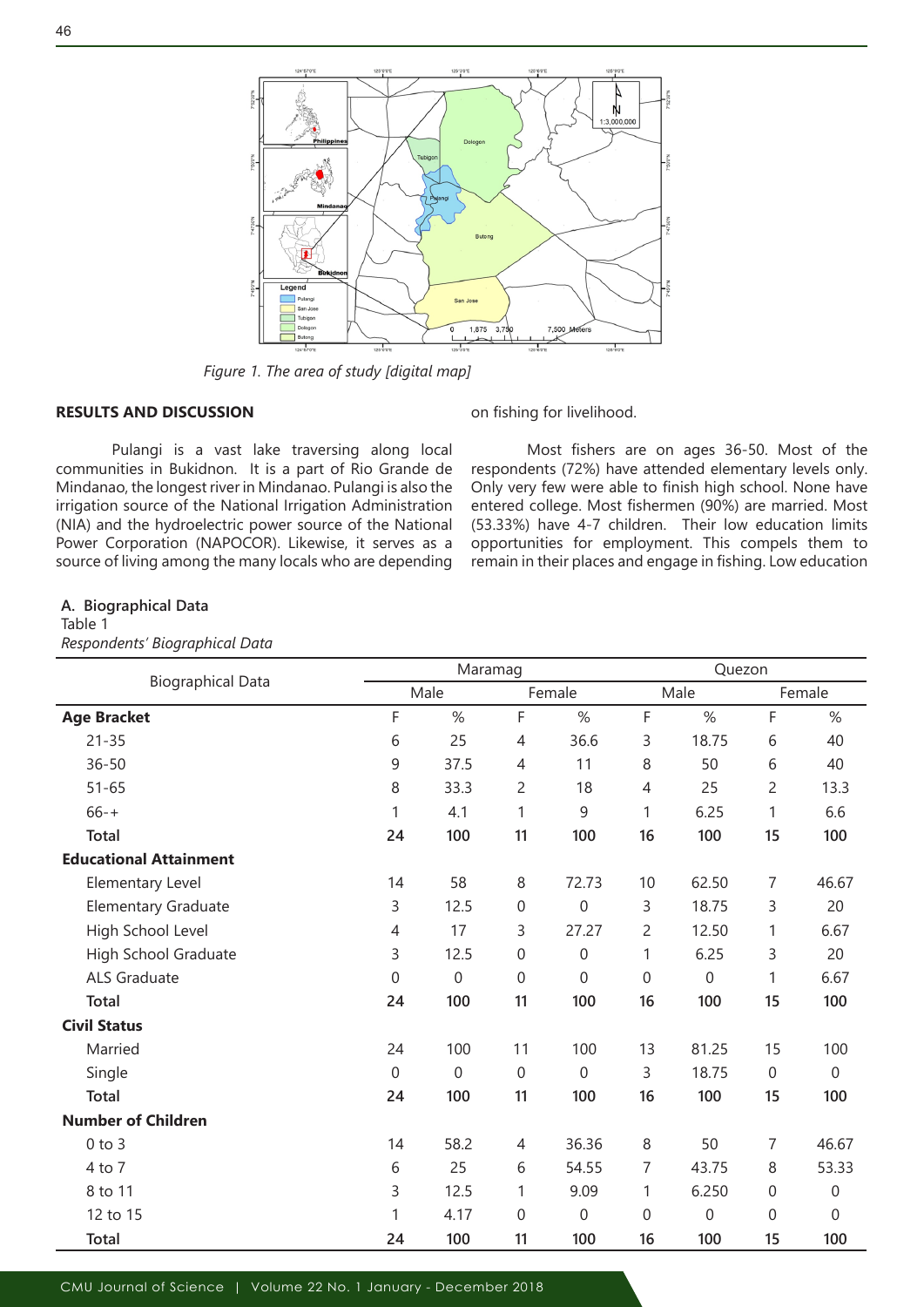#### **B. Fishing as Livelihood**



*Figure 1. Number of Days of Fishing per Week*

is pushing the respondents to be more dependent on the lake.

Except for barangay San Jose of Quezon, Bukidnon that considers fishing as a secondary source of income, the other three barangays of Dologon, Tubigon and Botong are highly dependent on fishing. Fishing is the communities' primary source of livelihood. The study shows that 71% of the fishermen of Maramag fish every day. On the other hand, 45% of the fishermen of Quezon fish at least 4-6 days a week. To most respondents, fishing is their livelihood and the primary source of food and income. From their catch, they derive their food and other necessities of life like the education of their children and clothing. However, the catch is minimal most times, affecting their quality of life. They do not have the intended money for medicines, and not enough money to have better dwellings.

The average daily catch of a fisherman ranges from 3-5 kilos only. However, during peak seasons, about five months after the dispersal of fingerlings, a fisher may have a catch of 28-30 kilograms. According to most respondents, their catch cannot sustain their basic needs. Out of the 3-kg catch, 1 kilo of it is intended for viand. The other 2 kilos are sold so that the family can buy rice and other basic needs. Usually, it is the wife who vends, however, the husbands help in vending when the catch is abundant. This finds support in the study of Quimpang (2014) which revealed that the catch of a fisherman per day is 3-15 kilograms. The author, however, fails to qualify whether the catch was during mean or peak season.

Considering that the fisherfolks of Pulangi have less education (72 % have attended elementary only), job opportunities are limited, compelling them to engage in fishing. This finding finds support in the study of Westway (2009) which found fisherfolks to have low educational attainment, barely 50% only had reached elementary level. This low educational attainment limits their opportunities to grab for employment elsewhere, thus compelling them to stay in their localities.

fishers is more on Tilapia (Tilapia nilotica). Among the fishes in Pulangi lake, Tilapia has the highest value, sold at 30-80 PHP per kilo (\$0.6- \$1.6). The price depends on the size of the fish, those smaller in size are cheaper than the big ones. To most locals of Bukidnon, Tilapia is a delicacy, best when fried or grilled. The markets in Bukidnon always have a display of Tilapia. For the respondents, this fish is even more palatable than marine fishes. Other fishermen's catch is on Halo-an (Mudfish), Karpa (Carp), Kasili (Freshwater eel), Gono (Tropical silverside), Bunak (Goby), and Puyo (Gourami). These fishes, however, are of lesser market value compared to Tilapia. Shrimps and crabs are also abundant in Pulangi. The same species were identified by Quimpang (2014).

In Pulangi, fishing is a husband and wife team. Most couples go fishing together so that all catch will be solely for the family. According to the respondents of the FGD, if the fisherman would take another person as an assistant or a partner, the catch would be shared. Hence, fishers prefer to make their wives as a fishing partner. Considering that catch is just minimum, couples found it better to go fishing together. Fishing needs at least two people especially if the technology used is a gill net.

The fishermen are using technologies which they believe efficient. Pukot (Gill nets) is the most commonly used technology. 100% of the fishermen use this method. Some fishermen (62.50%) use "pamingwit" (Hook and Line), others use "bobo" (Fish pots) and baling (Purse Seine). These are legal technologies. Gill nets vary in mesh size. Those with very small eyelets are considered illegal. Nets which number is 6 and above have very small eyelets, and its use is illegal. What the Bureau of Fishery and Aquatic Resources (BFAR) and Bukidnon Fisherfolk Association approve for use is number 5 for it has bigger eyelets.

Boats are very important in fishing. One could not go into the fishing ground without a boat, the water is quite deep. Quimpang (2014) claims that each fisher has one non-motorized boat. Contrary to Quimpang's findings, however, some of the respondents said they do not have non- motorized fishing boats. They consider this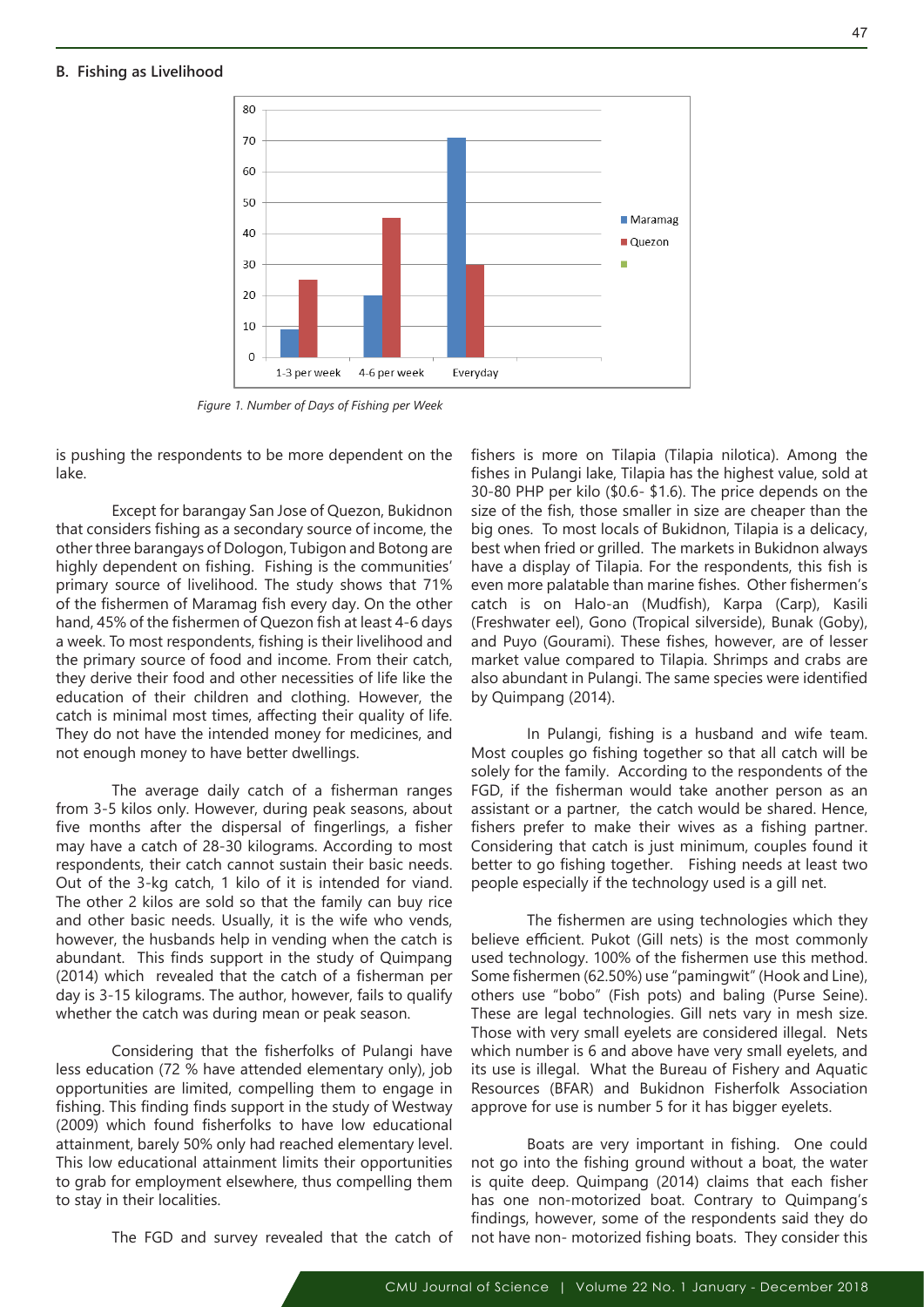## B.1. Fishing Technology



a problem, and they wished to have one. Hence, they ask support from Bureau of Fishery and Aquatic Resources (BFAR), the Bukidnon Fisherfolk Association (BFA), and from the Local Government Unit of Maramag. During the Pulangi Day Celebration on May 4-5, 2017, 80 nonmotorized boats were distributed to the fishermen of Maramag, Bukidnon together with some units of gill nets. BFAR and BFA are trying to be responsive to the needs of the fishermen.

Aside from fish, Paleomen shrimps and janitor fish are also abundant in Pulangi. According to Quimpang, et al. (2014), the most commonly used technology in catching shrimp is the fish traps baited with dried cassava. These shrimp species could grow at about 6 inches. On the other hand, the janitor fish species is considered invasive and bothersome to most fishers.

All respondents claim they are using legal technologies. However, they observe some fishermen coming from other places to be using illegal fishing

technologies like electro-fishing and the use of Tubli (Derris Elliptica Benth). Tubli is a plant that has been identified by respondents as the most popular fish poison used in the locality. Locals pound it and extract the white milky sap and put it into the lake. It indiscriminately kills fishes. Others use pesticides like Malathion and Thiodan. These are pesticides used by farmers to control farm pests like Tamisik (Thripz), Tiyangaw (Rice bugs), Apids (Aphids), etc. Once this is poured into the lake, it will kill fishes and shrimps.

Respondents do not agree that greed is the reason why some fishermen engage in illegal fishing. Instead, it is the need to have enough catch, so that their family can survive. Fishing is their main source of livelihood; hence when the catch is less, income is to a bare minimum.

In general, most fisher-folks of Pulangi abide by the fishing policies stipulated by BFAR. They see the policies to be sound. However, there is a need to control the entrance of fishers coming from other places and



#### B.2.The locals' Dependency on Pulangi Lake

*Figure 3. Dependency on Pulangi Lake*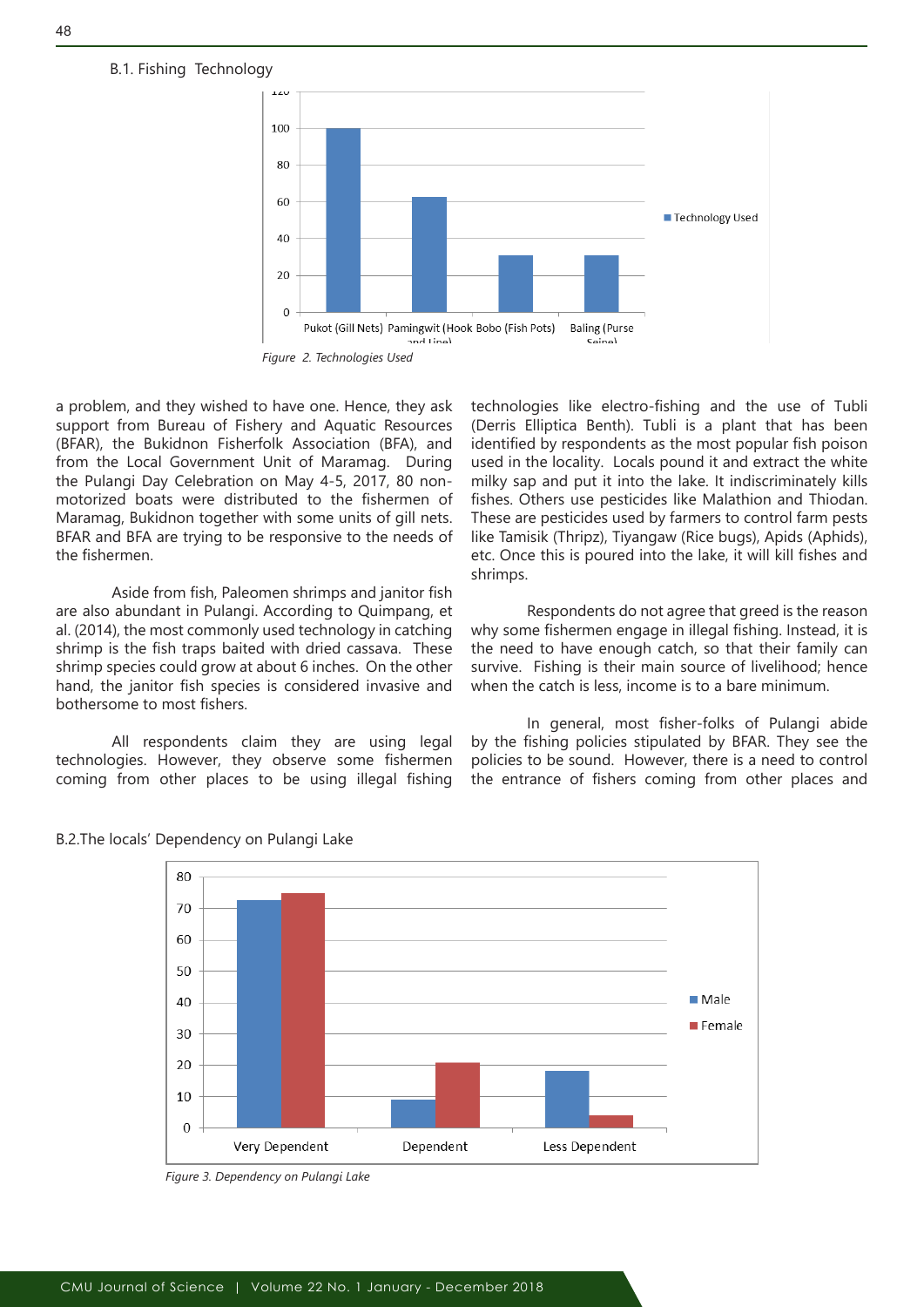educate them on the use of good fishing technologies.

Fishing is the livelihood of most respondents. Data shows that 75% of the women consider themselves very dependent on Pulangi lake, 20.83% consider themselves dependent, while only 4.17 say they are less dependent. None of the women respondents say they are not dependent. Dependency in the context of this study refers to one's main source of livelihood. On the other hand, 72.73% of the men are very dependent on fishing as a livelihood, 9.09% dependent, and 18.18% say they are less dependent. Unavailability of options commensurate with their bare qualifications is compelling the locals to engage in fishing. There may be open jobs in the neighboring locality, but considering that most of the fishermen have low education, they see themselves to be less equipped. "*Walay laing trabaho. Mao ray laing panginabuhian.*" (No other jobs. No other sources of income.) Relative to their livelihood, most female respondents (92%) and 95% of the male respondents believe the lake and other natural resources are created by God for humanity's use. However, it is not to be exploited, but rather to be protected and preserved. The study revealed that 82% of the women and 88% of the men consider stewardship of the lake their role. Their love over the lake tells them to use appropriate fishing techniques, not to throw garbage and feces into the lake, and reprimand those who are using illegal fishing technologies. Respondents in the survey and FGD say none of them are using illegal gears. It came out that fishers who are using electrofishing, Tubli (Derris Elliptica Benth) or pesticides like Malathion and Thiodan are coming from other places which are not a member of the fisherfolk association. According to the respondents, they reprimand these fishermen, telling them it is not good to use illegal fishing gears because these are harmful to the lake and the fishes. But these fishermen do not heed their advice.

The respondents found guarding the lake to be tough, but they said they would continue performing their task. They see it to be their responsibility. To have a more concerted effort, fisherfolks, including women, join in fisherfolk organizations. Women consider themselves as fisherfolk because they also fish. They as well perform the tasks and initiatives relating to conservation. They plant trees, guard the lake, and observe fishing policies.

The study found out that men have higher tendencies to exploit the lake when necessary than women. Perhaps this is because the burden and the responsibility to provide the family are on their shoulders. The survey shows that 66% of the fishermen and 33% only of the wives said they might be compelled to use illegal fishing technologies like the use of fine fish nets when necessary. Most wives (67%) say they will never resort to the use of illegal fishing gears. They will just find some other available means of living rather than use illegal gears. Turgo (2010) however pointed out that in places with declining fisheries women face a greater burden than men, as this doubles up wife's efforts to make up for their husbands' minimal income and at the same time attend to family problems and concerns.

In general, fishing as a livelihood in Pulangi cannot

sustain a family. Pulangi is a potent source of fish, but the catch has become scarce. Hence, there have to be some other sources of income commensurate to the locals' bare qualifications. A catch of 3 kilos per day, sold at 30- 80 PhP per kilo is not enough to answer a family's basic needs. An income of 90 -240.00 Php (1.8-4.8 USD) a day is not enough. In the interview conducted, the respondents were open to other sources of income. They would like to venture on vending of "kakanin" in schools and offices, backyard gardening, hog raising, running a "sari-sari" store or pedicure and manicure services. They believe these "sidelines" (alternative livelihood) are feasible.

#### **C. Issues Confronting Pulangi Lake**

Pulangi lake is confronted with a lot of issues. "Hugaw ug baho" (Dirty and smelly); "Lahi na kayo karun, dili na maintain ang tubig" (It is different now, water is no longer stable); "Mabaw na ang tubig" (the lake has become shallow). These are how the respondents describe Pulangi Lake.

The respondents identified siltation, pollution, natural calamities, garbage, use of inappropriate technologies as the issues confronting the lake. They see siltation a result of erosion of soil particles from the mountains that are carried by floods. The respondents observed that during floods Pulangui lake turned brownish as particles coming from the mountains are eroded. They have also observed that as compared in the 1990s, the lake has become shallow. Likewise, they see garbage and pollution caused by companies and industries to be an issue. These adverse conditions of the lake, are believed to have caused the dwindling of fish supply.

The respondents suspected the Bukidnon Sugar Milling Company (BUSCO) as the primary pollutant of the lake. They believe the industry's waste and molasses are thrown into the lake. Nevertheless, in an interview with the manager of BUSCO, the company claims it has proper waste disposal, that has improved a lot from the previous years. The company has huge collecting ponds where wastes like mud cake and domestic wastes are stored. It does not throw its wastes to the lake. Likewise, molasses is an important by-product, not considered as wastes, hence are not thrown away. The company has a freshwater treatment facility. The plant is regularly monitored by the LGU, and it has an ISO (International Organization Standards) certification, which means it has passed the standards to operate. Likewise, Quimpang (1989) in the study "Effects of Bukidnon Sugar Mill Wastes in Pulangi Lake" concluded that sugar mills do not pollute the Pulangi Lake.

The respondents also observed the presence of trashes and garbage like cellophane, cans, diapers, and other urbanization-related garbage in Pulangi lake. For them, these wastes have as well polluted the lake. The study of Mercene-Mutia (2011) identified water pollution due to lack of proper waste disposal as one of the issues confronting Philippine rivers. Hallare, et. Al (2009) found Philippine lakes to be constantly threatened with stressors like heavy metal pollution, and agricultural and domestic pollution among others.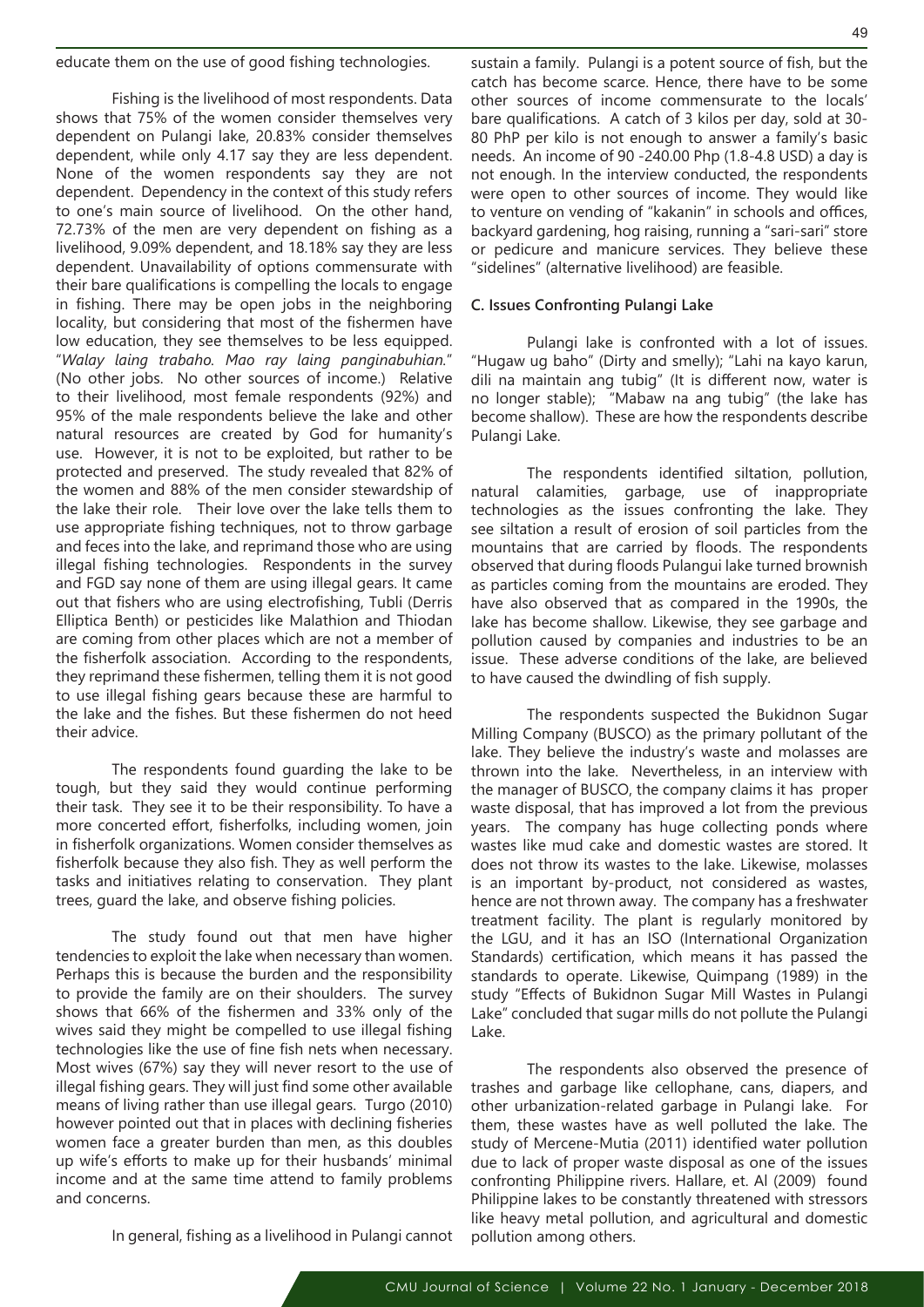50

Further, Quimpang (2014) stressed that water quality in Pulangi is affected by the increasing land cultivation in Bukidnon, like the venture of the multinationals on pineapple and banana, local farmers' cultivation on sugarcane, corn, and rice crops, and the synergistic effects of the growing industrial development, and economic activities. Likewise, according to Sumbalan (2010), some unsustainable agricultural practices like modern farming that involves extensive use of inorganic fertilizers and chemical pesticides have been proven to pollute land and water resources, and are hazardous to people's health. Nevertheless, the issue of river contamination is not something new. In 1975, the National Environment Protection Council (NEPC) declared more lakes and rivers to have become contaminated every year due to improving industry despite the number of environmental laws, regulations and conservation programs.

On the other hand, Montalvan (2014) found Bukidnon's Pulangi Lake to be heavily silted. He stressed that siltation, even without forest denudation, is a natural process. River floods washing down silt is an age-old phenomenon.

As identified by the respondents, the factors mentioned above contributed to the dwindling fish supply in Pulangi lake. This observation finds support from the report of the National Economic Development Authority (NEDA) in 2017. The department pronounced region 10's fish production to have decreased by 11.6% including the rivers and lakes of Bukidnon.

This information from the respondents implies their concern on Pulangi lake. They are worried about the status of the lake because it is their primary source of livelihood. Their observation and knowledge have found support from scientific findings and researches. However, their suspicion that BUSCO has polluted the lake may have grown only because it is the most visible company in the locality. BUSCO has observed the standards set by the Philippine government for sugar mill companies. The pollution of the lake is a result of unchecked rapid urbanization of neighboring towns along with the intensive land cultivation in Bukidnon both my local farmers and multi-national companies.

## **D. Initiatives on Conservation in Pulangi Lake**

There are initiatives of fishery resource rehabilitation in the Philippines. Lakes, reservoirs, river sanctuaries have been rehabilitated in the Cordillera Administrative Region and CALABARZON Region among others. The major activities included water quality monitoring, promotion of sustainable culture management, restocking and stock enhancement, repopulation of indigenous fish species, habitat restoration, control of invasive and introduced species, and establishment and/or maintenance of fish refuge, among others. (Palma et al., 2016). The inclusion of the locals and indigenous peoples in conservation initiatives is also seen important in conservation projects initiated by researchers, development workers, and scientists. This will help the locals clearly understand specific physical and social linkages between land and downstream areas. The locals and the Indigenous Peoples have their perspectives and explanations about their environment, but many of them are also open to modern and scientific methods. On July 1994, the local citizens, including Talaandig and immigrant farmers of Impasug-ong, Bukidnon, volunteered to receive training in water quality monitoring and on principles of watershed management. The workshop included techniques for simple physicochemical and biological tests of water, and systematic monitoring program for subwatersheds, which included collecting data on water chemistry, bacteria, total suspended solids, stream discharge and soil export (Deutsch et al., 2011).

Likewise, there are initiatives of conservation initiated by the communities along Pulangi lake because the locals want the lake to sustain. Most of the respondents are saying that Pulangi is a good source of livelihood and can provide their basic needs if only the lake has remained productive. For years the 1990s to 2000, Pulangi has plenty of fishes according to the respondents. However, its abundance vastly declined starting 2011. The respondents consider the lake to be their life. They perceive it to be their provider. That is why they want to conserve it. Some of the initiatives of conservation include tree growing, clean-up drive, brick-making, fingerlings dispersal, and provision of alternative livelihood.

The National Power Corporation (NAPOCOR), Bureau of Fishery and Aquatic Resources (BFAR) together with the Municipal Agriculture Office (MAO) and the Bukidnon Fisherfolks Association (BFA) facilitate tree growing. Seedlings of fruit-bearing and non-fruit-bearing trees were distributed to the locals. The non-fruit-bearing trees are planted on the lake coast, while the fruit-bearing trees are planted at the fishermen's farms. On May 4-5, 2017 and October 17, 2017, the barangays of Tubigon and Dologon respectively conducted tree planting. Tree planting among the POs started in 2005.

Likewise, clean-up activities are undertaken by the fisherfolks association. Fisherfolks collect garbage from the coasts. Most are pieces of cellophane, tins, cans, diapers, etc. In barangay Botong, Dologon and Tubigon, clean-up, which the respondents call as bayanihan, is done at least once a month. San Jose, however, does not have this kind of activity.

In response to siltation, barangay Tubigon is initiating brick-making. Bricks are made from mud which the locals get from the coasts of Pulangi lake. These bricks are a potential material for house construction. Hence, brick-making may help deal the issue on siltation and absence of decent dwellings among fishers. Barangay Tubigon has started the initiative. However, the fisherfolk's leader says they need more training and assistance to come up with high-quality bricks. In response to this, Central Mindanao University, through the College of Engineering has just made brick-making as its extension program. The team trains the locals to come up with quality bricks.

BFAR, MAO together with the LGUs initiated dispersal of fingerlings. On May 4-5, 2017 and October 17, 2017, fingerlings of Tilapia were dispersed in Tubigon and Dologon respectively. This will help improve the catch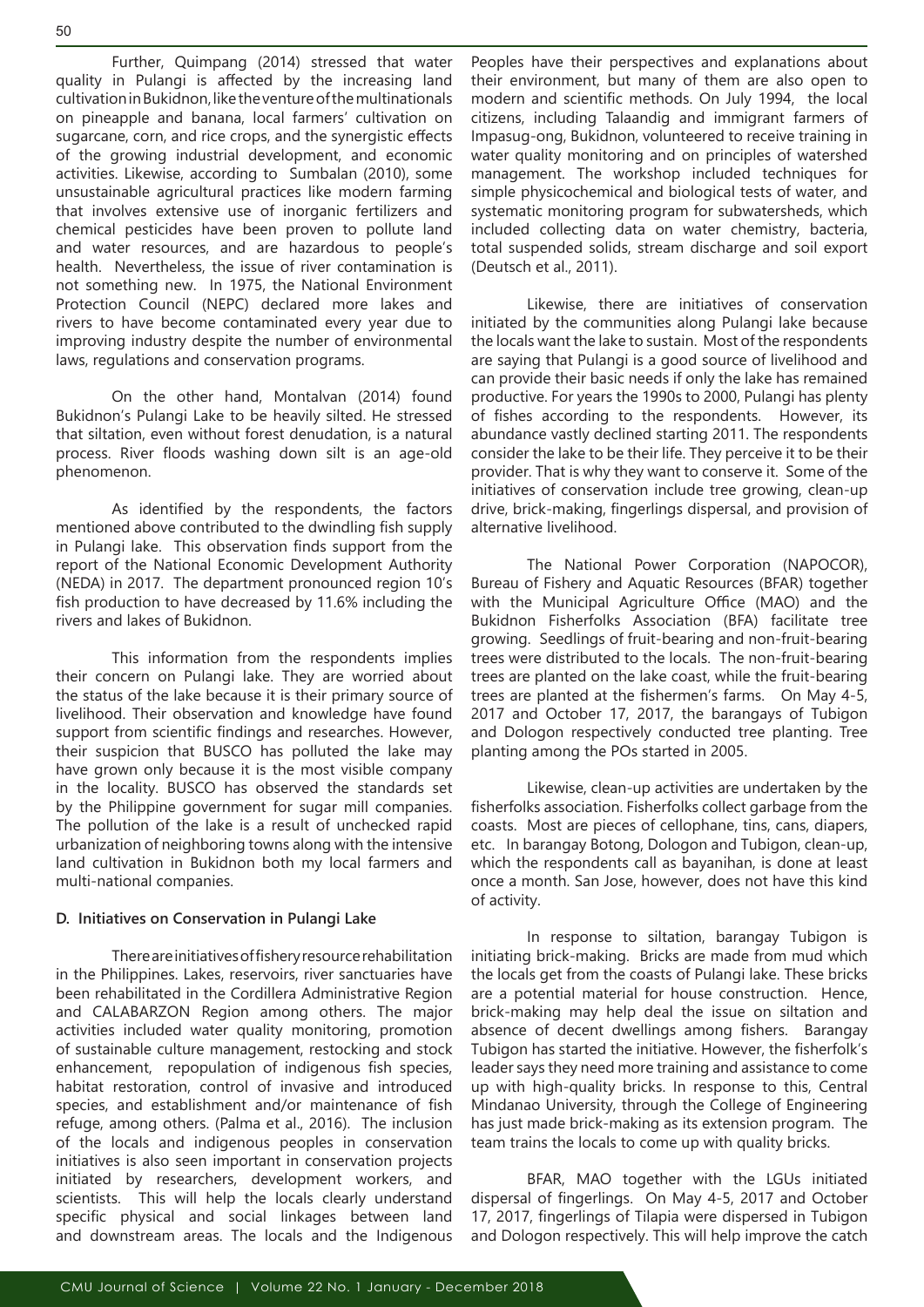of fishers. Fingerlings dispersal is done at least once a year.

Provision of alternative livelihood is also seen as a conservation tool. For people to be not very dependent on fishing, fisher-folks are given alternative livelihood. Henceforth, the Municipal Agriculture Office (MAO) is giving assistance like entrepreneurial skills training like cooking, hog raising, and gardening. The office also distributes seedlings of fruit trees and vegetable seeds for the locals to grow in their farms.

All of these initiatives of conservation are commendable. If these are sustained and consistently done, fishing as a livelihood in Pulangi will improve and the lives of the locals would become better. However, as of the conduct of this study, it has been found out that the initiatives are still insufficient, there are some issues. Tree Growing is a good practice. The agencies like DENR, NAPOCOR, LGU, and MAO are willing to extend seedlings for free. The locals are also willing to plant. Issues, however, include the presence of stray animals and the emergence of typhoon and floods, destroying the plants. According to the PO chairman, the survival rate is only 60-70%.

The conduct of clean-up drive is a good practice. Out of the four barangays covered in the study, only one barangay (San Jose) does not engage in the clean-up drive. Tubigon, Dologon, and Botong conduct at least once a month. Though this has become a culture and a routine for the locals, they also complain. Sometimes, they feel like scavengers. "Magbaton sab unta ug kaikog ug ubang tawo. Kami maoy nahimo tigpunit sa ilang hugaw" (People should observe discipline/sensitivity. We clean after their wastes). Nevertheless, they are much willing to do the job.

Brick-making is seen to be a promising endeavor in barangay Tubigon. With the assistance extended by the College of Engineering of Central Mindanao University, brick-making has the chance to prosper. However, according to the PO chairman, more machines and structures are needed, which may be provided by other agencies. As of this time, the PO chairman is looking for the expansion of markets. Bricks are sold at 14.00Php/ piece.

Provision of alternative livelihood is seen insufficient. Entrepreneurial skills training like cooking, hog raising, and gardening are not enough. The fishermen and the wives need financial assistance. During the interview and FGD, this was one of the concerns raised by the respondents.

#### **CONCLUSIONS**

This study concludes that the fisher-folks of Pulangi are very dependent on the lake. Fishing is their main source of livelihood thus water is their life. They believe they co-exist with the lake, and they know it is their obligation to care and protect it from destruction. Low education compels them to engage in fishing. Their catch is minimal, thus affecting their quality of life. Among the fishes in the lake, Tilapia has the greatest value. Fisherfolks observe legal fishing technologies, but some fishermen coming from other places are using poisons like Thiodan,

and electro-fishing. Women are seen to tend to exercise restraint from exploiting the lake compared to men who are more aggressive to fish and exploit when necessary. The fishermen see the need to conserve the lake, hence initiatives are undertaken like a tree growing, clean-up drive, brick-making, fingerlings dispersal and provision of alternative livelihood. These are a concerted effort between the fishermen and the BFAR, BFA, NAPOCOR, DENR, MAO, and the LGUs. Likewise, Pulangi lake has issues on siltation, pollution, garbage, use of exploitative fishing technology and dwindling of fish supply. Fishing as a livelihood has remained challenged by a myriad of issues caused by natural phenomenon and anthropogenic activities.

#### **RECOMMENDATION**

The fisher-folks of Pulangi believe that the lake can sustain their basic needs if only it has remained productive. They perceive it to be their provider. That is why they want to take efforts to rehabilitate and conserve it, hence the following recommendations:

#### **Strengthening of Bukidnon Fisherfolk Association**

The Bukidnon Fisherfolk Association (BFA) is an organization of fishermen. It is considered the voice of the fisher-folks. It connects them to other agencies. Likewise, it translates fishermen's activities into collective action. BFA has been the LGUs' and fisherman's partner in conservation initiatives. However, some fishermen are not members of BFA, and some members are inactive. In some barangays, BFA is not even existing. There is a need to widen the membership of BFA, inviting more fishermen in Bukidnon. Likewise, the organization has to be more receptive to the concerns of fisherman and conduct more activities.

#### **Conduct of Consciousness-raising Campaigns**

Insufficient knowledge is a factor behind the exploitative behavior. The use of Tubli (Derris Eliptica Benth) and chemicals like Malathion and Thiodan must have to be stopped. It is then expedient to conduct consciousness-raising campaigns regarding humanity's reciprocity with nature. This endeavor may be facilitated by the Bureau of Fishery and Aquatic Resources (BFAR), Municipal Agriculture Office (MAO). the Local Government Unit together with Bukidnon Fisherfolk Association (BFA);

#### **Provision of more Alternative Livelihood**

The need to provide food for the family has made fishers more aggressive in exploiting the lake. Thus, the availability of alternative livelihood may help reduce one's dependency on a water resource. Alternative livelihood may include backyard gardening, vending of native food, cottage industries, brick-making, etc.

#### **More Assistance from BFAR, MAO, and other agencies**

The Bureau of Fishery and Aquatic Resources (BFAR) together with the Municipal Agriculture Office (MAO) has been assisting the fisher-folks. This receives appreciation from the locals. However, the locals are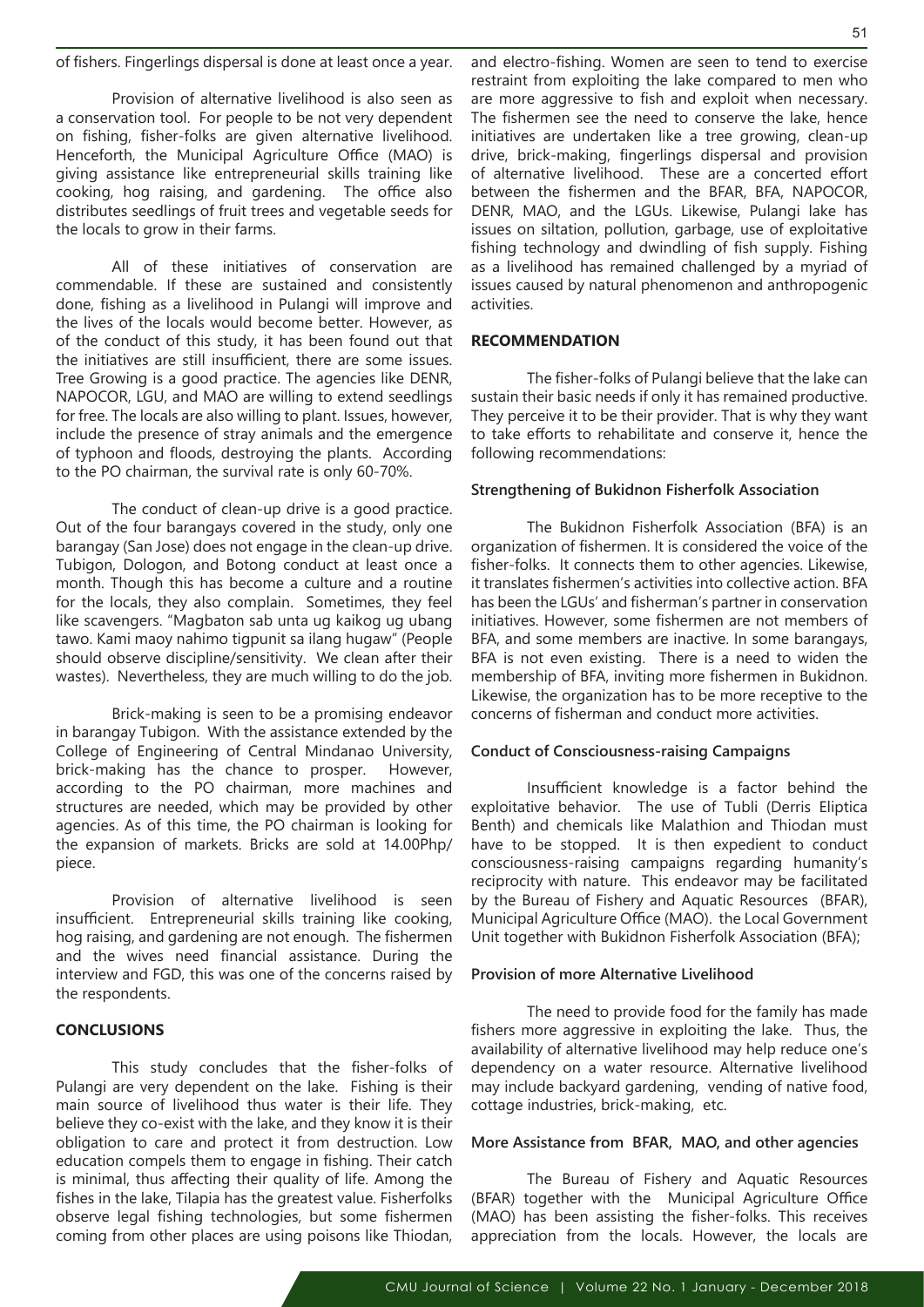expecting for more livelihood training, "banca" units, and fishing gears;

## **Better involvement of LGUs**

The municipal and barangay officials have been found by fisher-folks to be less receptive to the issues and concerns on fishing. The former is hoping the latter to exercise political will. They have to impose sanctions on those who are using illegal fishing technologies. Likewise, the locals are asking the LGUs to police and address the dumping of garbage on Pulangi lake.

## **Representation of BFA in Barangay Council**

Likewise, the fisher-folk associations want to be invited or be represented during barangay sessions. They have issues to bring to the council, and they want to mainstream their programs as well;

## **Formulation of an Integrated Area Development Plan**

The activities in the upland like farming, to the construction of roads, the presence of industries, fishing technologies, and even household activities contribute to the state and quality of lakes. Hence, there has to be an integrated development plan that has to be participated by the various stakeholders.

## **ACKNOWLEDGMENT**

The researcher would like to extend her sincerest appreciation to Central Mindanao University for giving her the privilege to conduct this study. The financial and moral support afforded by the institution to the researcher made this paper a reality;

Likewise, due appreciation is afforded to the LGUs of Maramag and Quezon Bukidnon, and to the barangay captains of Tubigon, Dologon, San Jose, and Botong for their positive response on the conduct of this research;

Most profound gratitude is accorded to the respondents for their honest and most valuable answers to the interview and Focus Group Discussion.

## **REFERENCES**

- Allison, E. et al. (2009). Vulnerability of national economies to the impact of climate change on fish and fisheries. *Fish and Fisheries, 10* (2), 173-196.
- Brundtland, G. (1987). Our common future. The World Commission on Environment and Development. Oxford University Press.
- Dadang, R. (2015). Saving Marine Life: An Empirical Assessment of Ecofeminist Thought in Coastal Communities. *Philippine Sociological Review, 63, 61-8*3. Retrieved from http://www.jstor.org/stable/24717160
- Deutsch, W.G., Orprecio, J.L. and Bago-Labis, J. (2011). Community-based water quality monitoring: The Tigbantay Wahig experience.

Retrieved: https://vtechworks.lib.vt.edu/bitstream/ handle/10919/65251/32\_Chapter\_209.pdf

- Deutsch, W. G., Orprecio, JL., & Bago-Labis, J. (2011). Community-based water quality monitoring: The Tigbantay Wahig experience. Retrieved from https://vtechworks.lib.vt.edu/bitstream/ handle/10919/65251/32\_Chapter\_209.pdf
- Dugan, P., Dey, M. & Sugunan, V. (2006). Fisheries and water productivity in tropical river basins: Enhancing Food Security and Livelihood by Managing Water for Fish. *Agricultural Water Management, 80* (1-3). Elsevier.
- FAO 2009. The state of world fisheries and aquaculture 2008. Rome: Food and Agriculture Organization
- Ferolin, M.M. (2005). *After the aquaculture bust: Impacts of the globalized food chain on poor Philippine fishing households*. Retrieved from http://hdl.handle. net/10919/28380
- Fogarty, M. et al. (2007). Potential climate change impacts on marine resources of the United States. National Oceanic and Atmospheric Administration. Woods Hole, MA. Retrieved February 15, 2017, from http// www.northeastclimate:impacts.org/pdf.
- Guerrero, R. (2013). The Conservation and management of our freshwater ecosystems. Philippine Council for Aquatic and Marine Research Development. Department of Science and technology. Los Banos, Laguna.

Hallare et al. (2009). Assessing the impact of fish cage culture on Taal Lake (Philippines) Water and sediment quality using the zebrafish embryo assay. *Philippine Journal of Science. 138*, 91-104.

- Hardi, P. & Zdan, T. (1997). Assessing sustainable development: principles in practice. International Institute for Sustainable Development. Canada, 1997. Retrieved February 15, 2017, from http//www.iisd.org/ Bellagio/pdf
- Invasion of the river snatchers.https://essc.org.ph/content/ view/481/153/
- Malayang III, B. (2002). Environmental Security. *Social Science Information, 29*, (1).
- Martin, S., Lorenzen, K. & Bynnefield, N. (2013) Fishing farmers: Fishing, livelihood diversification and poverty in rural Laos. *Human Ecology*. 41. Springer.
- Mercene- Mutia, M. (2011). Assessment of local government's implementation of open access policy in Lake, Philippines
- Montalvan II, A (2014). Mindanao Summers Nightmare. Philippine Daily Inquirer https://opinion. inquirer.net/74203/mindanao-summersnightmare#ixzz5RWTU5EHB